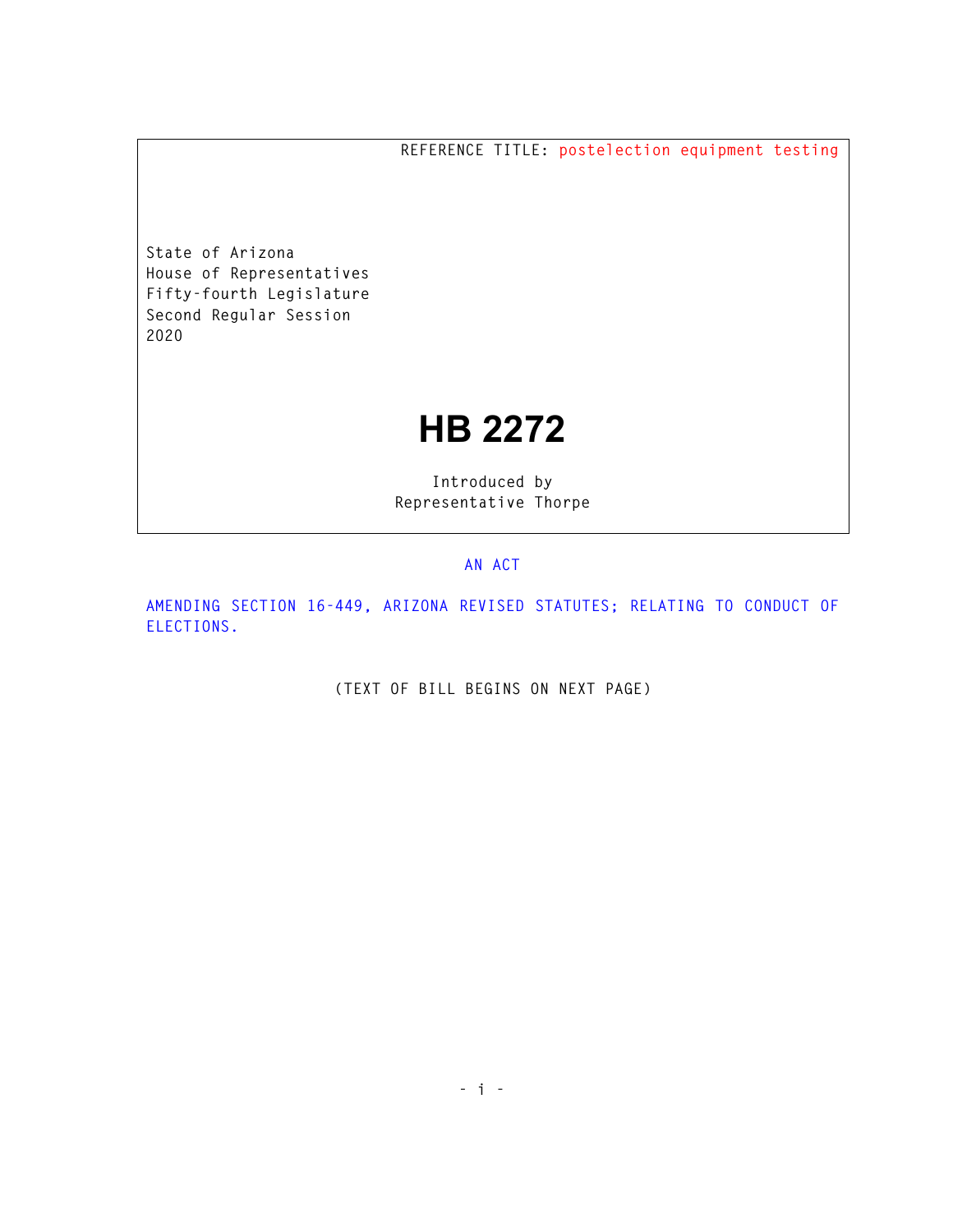```
1 Be it enacted by the Legislature of the State of Arizona: 
2 Section 1. Section 16-449, Arizona Revised Statutes, is amended to 
3 read: 
4 16-449. Required test of equipment and programs; notice; 
5 procedures manual
6 A. Within the period of time before the election day prescribed by 
7 the secretary of state in the instructions and procedures manual adopted 
8 pursuant to section 16-452, the board of supervisors or other election 
9 officer in charge, or for an election involving state or federal 
10 candidates, the secretary of state, shall have the automatic tabulating 
11 equipment and programs tested to ascertain that the equipment and programs 
12 will correctly count the votes cast for all offices and on all measures. 
13 Public notice of the time and place of the test shall be given at least 
14 forty-eight hours prior thereto BEFORE THE TEST by publication once in one 
15 or more daily or weekly newspapers published in the town, city or village 
16 using such equipment, if a newspaper is published therein, otherwise in a 
17 newspaper of general circulation therein. The test shall be observed by 
18 at least two election inspectors, who shall not be of the same political 
19 party, and shall be open to representatives of the political parties, 
20 candidates, the press and the public. The test shall be conducted by 
21 processing a preaudited group of ballots so marked as to record a 
22 predetermined number of valid votes for each candidate and on each measure 
23 and shall include for each office one or more ballots that have votes in 
24 excess of the number allowed by law in order to test the ability of the 
25 automatic tabulating equipment and programs to reject such votes. If any 
26 error is detected, the cause therefor shall be ascertained and corrected 
27 and an errorless count shall be made before the automatic tabulating 
28 equipment and programs are approved. A copy of a revised program shall be 
29 filed with the secretary of state within forty-eight hours after the 
30 revision is made. If the error was created by automatic tabulating 
31 equipment malfunction, a report shall be filed with the secretary of state 
32 within forty-eight hours after the correction is made, stating the cause 
33 and the corrective action taken. The test shall be repeated immediately 
34 before the start of the official count of the ballots in the same manner 
35 as set forth above. After the completion of the count, the programs used 
36 and the ballots shall be sealed, retained and disposed of as provided for 
37 paper ballots. 
38 B. Electronic ballot tabulating systems shall be tested for logic
```
**39 and accuracy within seven days before their use for early balloting 40 pursuant to the instructions and procedures manual for electronic voting 41 systems that is adopted by the secretary of state as prescribed by section 42 16-452. The instructions and procedures manual shall include procedures 43 for the handling of ballots, the electronic scanning of ballots and any 44 other matters necessary to ensure the maximum degree of correctness,**